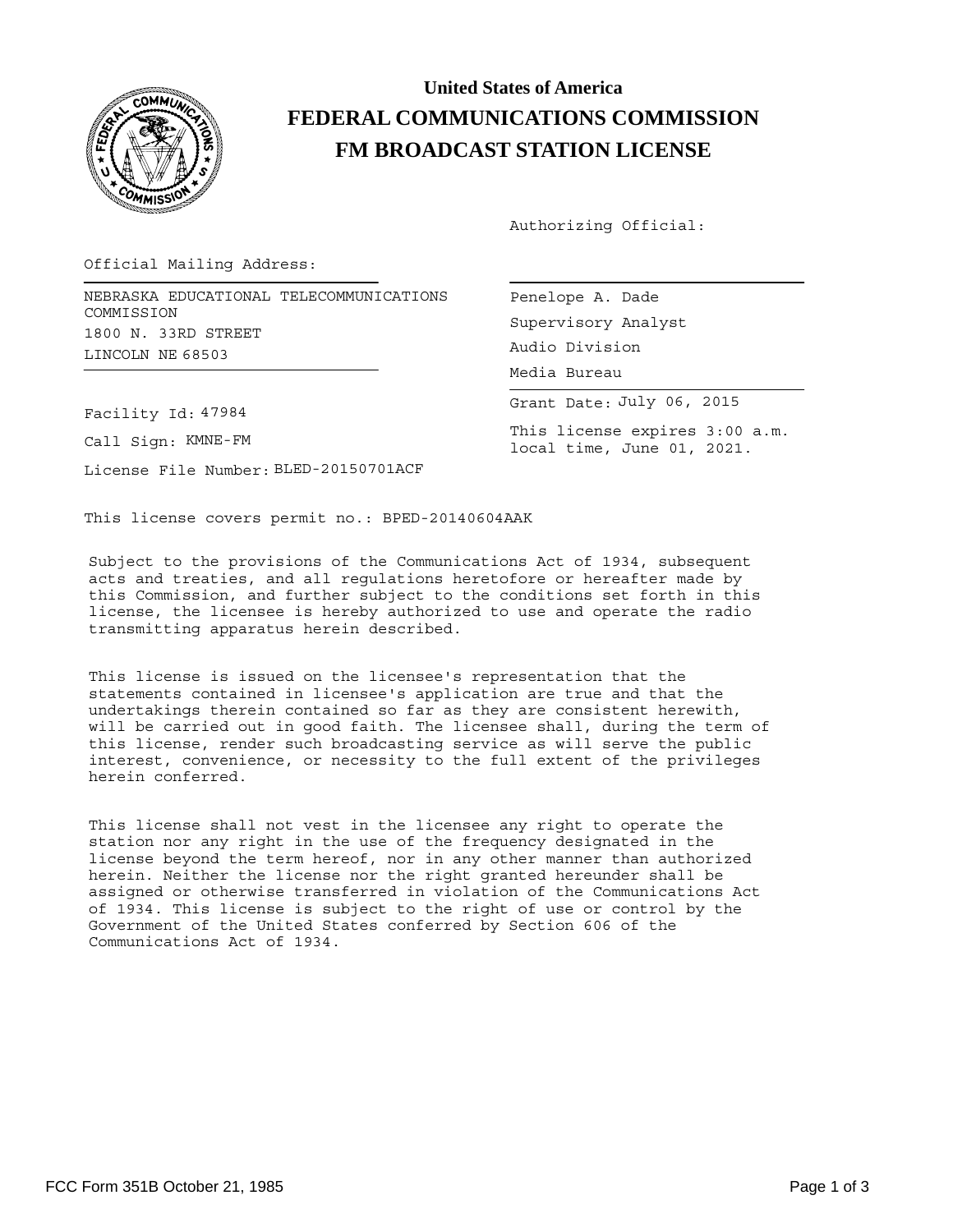Station Location: NE-BASSETT Frequency (MHz): 90.3 Channel: 212 Name of Licensee: NEBRASKA EDUCATIONAL TELECOMMUNICATIONS COMMISSION Class: C0 Hours of Operation: Unlimited Transmitter: Type Accepted. See Sections 73.1660, 73.1665 and 73.1670 of the Commission's Rules. Antenna type: Non-Directional Transmitter output power: 24.5 kW 42 deg 20 min Antenna Coordinates: North Latitude: 05 sec Description: ERI SHPX-10AC

> West Longitude: 99 deg 29 min 02 sec

|                                                            | Horizontally<br>Polarized<br>Antenna | Vertically<br>Polarized<br>Antenna |
|------------------------------------------------------------|--------------------------------------|------------------------------------|
| Effective radiated power in the Horizontal Plane (kW):     | 95                                   | 95                                 |
| Maximum effective radiated power<br>(kW) :                 | 100                                  | 100                                |
| Height of radiation center above ground (Meters):          | 395                                  | 395                                |
| Height of radiation center above mean sea level (Meters):  | 1166                                 | 1166                               |
| Height of radiation center above average terrain (Meters): | 402                                  | 402                                |
| Antenna structure registration number: 1029930             |                                      |                                    |

Overall height of antenna structure above ground (including obstruction lighting if any) see the registration for this antenna structure.

Special operating conditions or restrictions:

- 1 The permittee/licensee in coordination with other users of the site must reduce power or cease operation as necessary to protect persons having access to the site, tower or antenna from radiofrequency electromagnetic fields in excess of FCC guidelines.
- 2 Nebraska Educational Telecommunications Commission requests waiver of 47. C.F.R. Section 73.1125 to operate the proposed facility as "satellite" of co-owned noncommercial educational FM station KUCV (FM), Lincoln, Nebraska, Facility ID No.: 47966). Based upon the specific representations contained therein, the waiver request IS GRANTED. Applicant shall abide by each representation proffered in the waiver request.